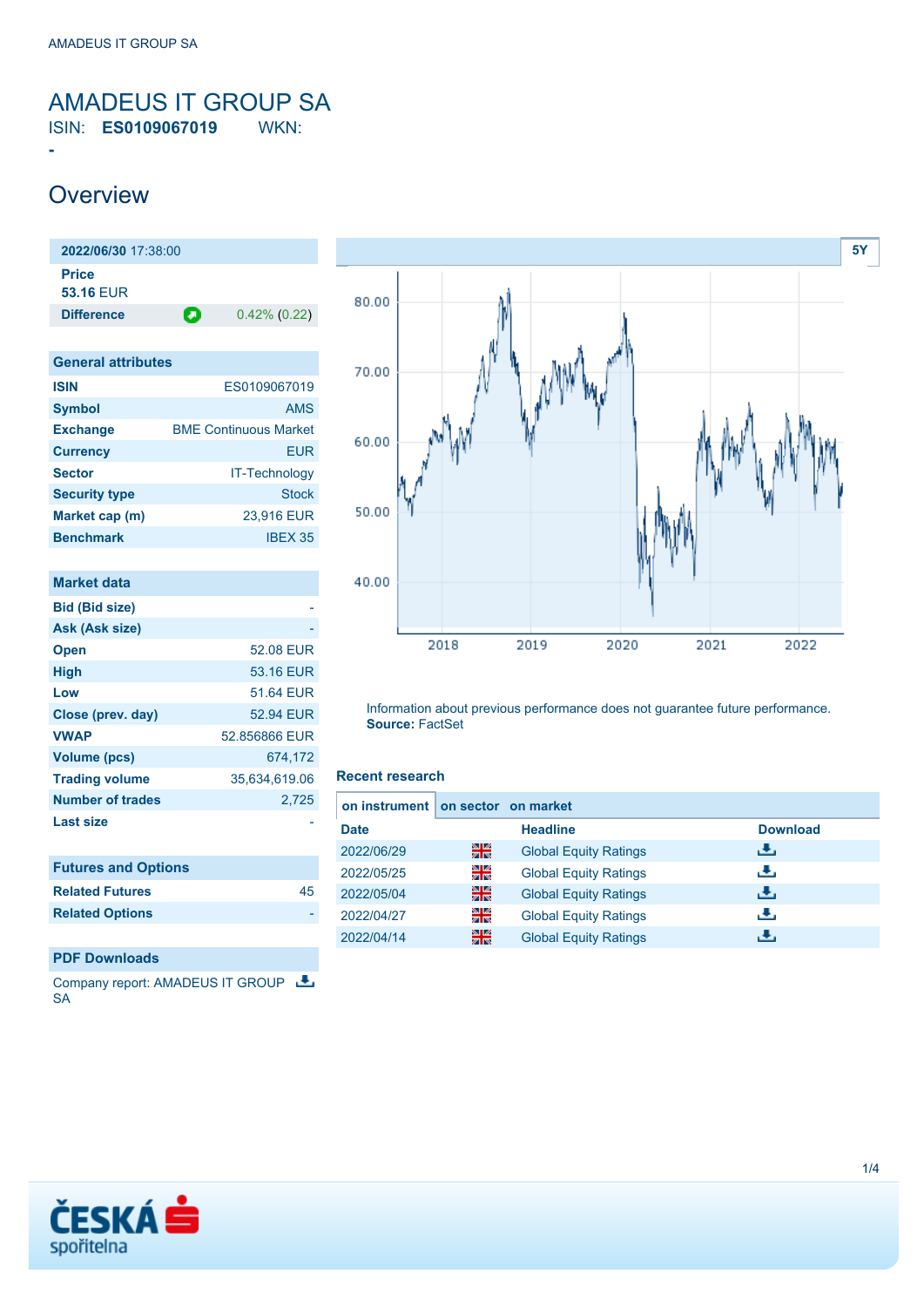## Details

**2022/06/30** 17:38:00 **Price 53.16** EUR

**Difference 0.42% (0.22)** 

| <b>General attributes</b> |                              |  |  |  |
|---------------------------|------------------------------|--|--|--|
| <b>ISIN</b>               | ES0109067019                 |  |  |  |
| <b>Symbol</b>             | <b>AMS</b>                   |  |  |  |
| <b>Exchange</b>           | <b>BME Continuous Market</b> |  |  |  |
| <b>Currency</b>           | <b>EUR</b>                   |  |  |  |
| <b>Sector</b>             | <b>IT-Technology</b>         |  |  |  |
| <b>Security type</b>      | <b>Stock</b>                 |  |  |  |
| Market cap (m)            | 23,916 EUR                   |  |  |  |
| <b>Benchmark</b>          | <b>IBFX 35</b>               |  |  |  |

| Market data             |               |
|-------------------------|---------------|
| <b>Bid (Bid size)</b>   |               |
| Ask (Ask size)          |               |
| <b>Open</b>             | 52.08 EUR     |
| <b>High</b>             | 53.16 EUR     |
| Low                     | 51.64 FUR     |
| Close (prev. day)       | 52.94 FUR     |
| <b>VWAP</b>             | 52.856866 EUR |
| Volume (pcs)            | 674,172       |
| <b>Trading volume</b>   | 35.634.619.06 |
| <b>Number of trades</b> | 2.725         |
| Last size               |               |

| <b>Performance and Risk</b> |           |           |           |  |  |
|-----------------------------|-----------|-----------|-----------|--|--|
|                             | 6m        | 1Y        | 3Υ        |  |  |
| <b>Perf</b> (%)             | $-10.87%$ | $-10.38%$ | $-23.69%$ |  |  |
| Perf (abs.)                 | $-6.48$   | $-6.16$   | $-16.50$  |  |  |
| <b>Beta</b>                 | 1.28      | 1.25      | 1.25      |  |  |
| <b>Volatility</b>           | 36.61     | 35.17     | 41.93     |  |  |



Information about previous performance does not guarantee future performance. **Source:** FactSet

| <b>Price data</b>                                     |                        |
|-------------------------------------------------------|------------------------|
| Ø price 5 days $\vert \emptyset$ volume 5 days (pcs.) | 53.38 EUR (746,858)    |
| Ø price 30 days   Ø volume 30 days (pcs.)             | 55.37 EUR (687,547)    |
| Ø price 100 days   Ø volume 100 days (pcs.)           | 57.28 EUR (883,086)    |
| Ø price 250 days   Ø volume 250 days (pcs.)           | 57.30 EUR (1,029,481)  |
| <b>YTD High   date</b>                                | 64.92 EUR (2022/01/17) |
| <b>YTD Low   date</b>                                 | 48.86 EUR (2022/03/07) |
| 52 Weeks High   date                                  | 64.92 EUR (2022/01/17) |
| 52 Weeks Low   date                                   | 48.86 EUR (2022/03/07) |

### **All listings for AMADEUS IT GROUP SA**

| Exchange $\Box$       | <b>Date</b>    | <b>Time Price</b> |                      | <b>Trading</b><br>volume (mio.) | <b>Number of</b><br>trades |
|-----------------------|----------------|-------------------|----------------------|---------------------------------|----------------------------|
| Xetra                 | 2022/<br>06/30 |                   | 17:35 55.76 EUR 0.00 |                                 | 2                          |
| Vienna Stock Exchange | 2022/<br>06/30 |                   | 09:05 52.48 EUR 0.00 |                                 |                            |
| Tradegate             | 2022/<br>06/30 |                   | 22:26 53.34 EUR 0.02 |                                 | 3                          |
| Stuttgart             | 2022/<br>07/01 |                   | 08:08 52.14 EUR 0.00 |                                 | 1                          |
| <b>Munich</b>         | 2022/          |                   | 08:00 52.32 EUR 0.00 |                                 | 1                          |

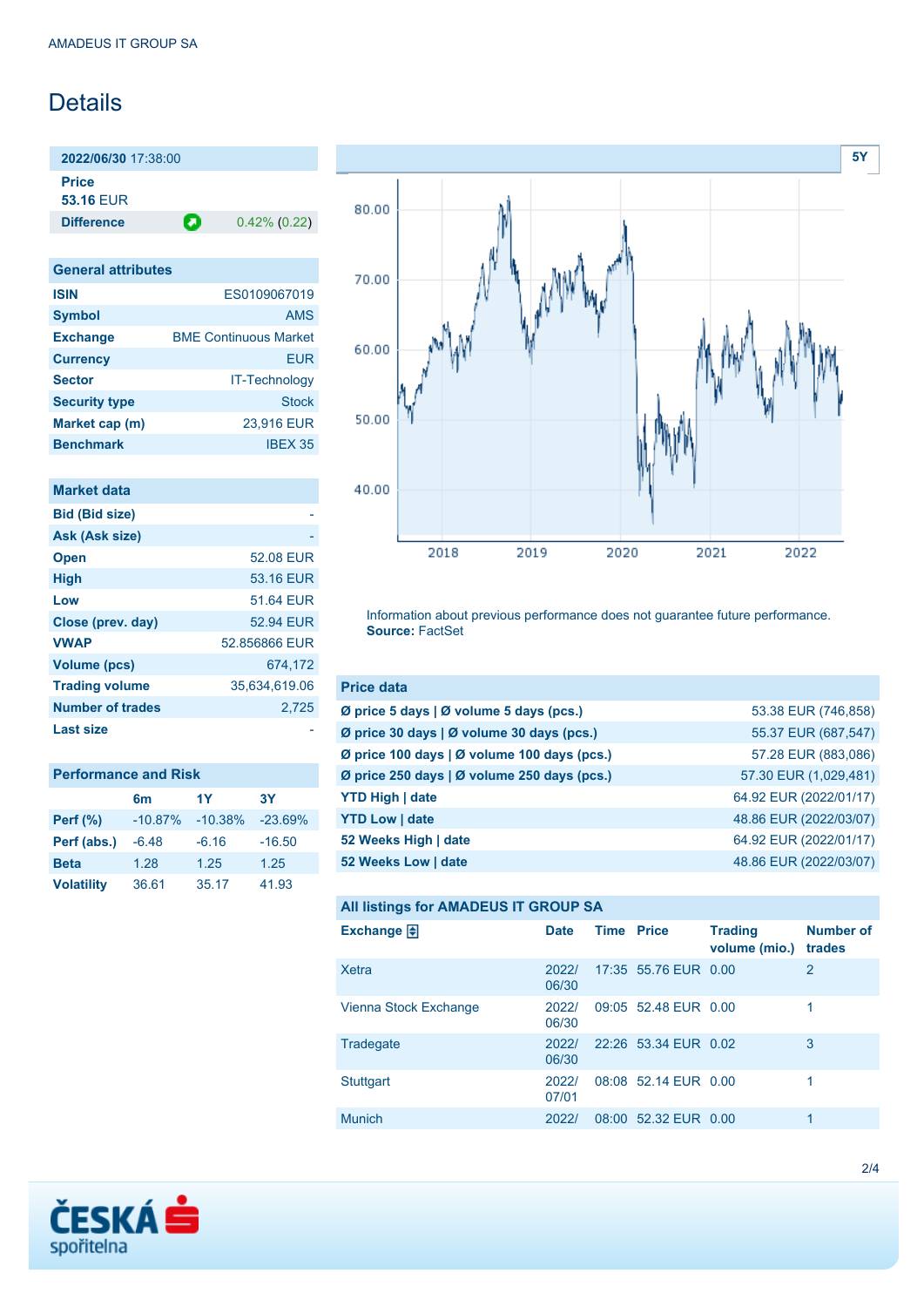|                                                          | 07/01          |                       |               |
|----------------------------------------------------------|----------------|-----------------------|---------------|
| London Stock Exchange<br><b>European Trade Reporting</b> | 2022/<br>06/30 | 17:39 53.16 EUR 0.02  | $\mathcal{P}$ |
| Hanover                                                  | 2022/<br>07/01 | 08:02 52.20 EUR 0.00  | 1             |
| Hamburg                                                  | 2022/<br>07/01 | 08:02 52.20 EUR 0.00  | 1             |
| Frankfurt                                                | 2022/<br>07/01 | 08:03 52.34 EUR 0.00  | 1             |
| <b>FINRA other OTC Issues</b>                            | 2022/<br>06/29 | 15:53 54.35 USD 0.16  | 3             |
| <b>Duesseldorf</b>                                       | 2022/<br>07/01 | 08:31 52.24 EUR 0.00  | 2             |
| <b>Berlin</b>                                            | 2022/<br>07/01 | 08:03 52.32 EUR 0.00  | 1             |
| <b>BME Continuous Market</b>                             | 2022/<br>06/30 | 17:38 53.16 EUR 35.63 | 2,725         |